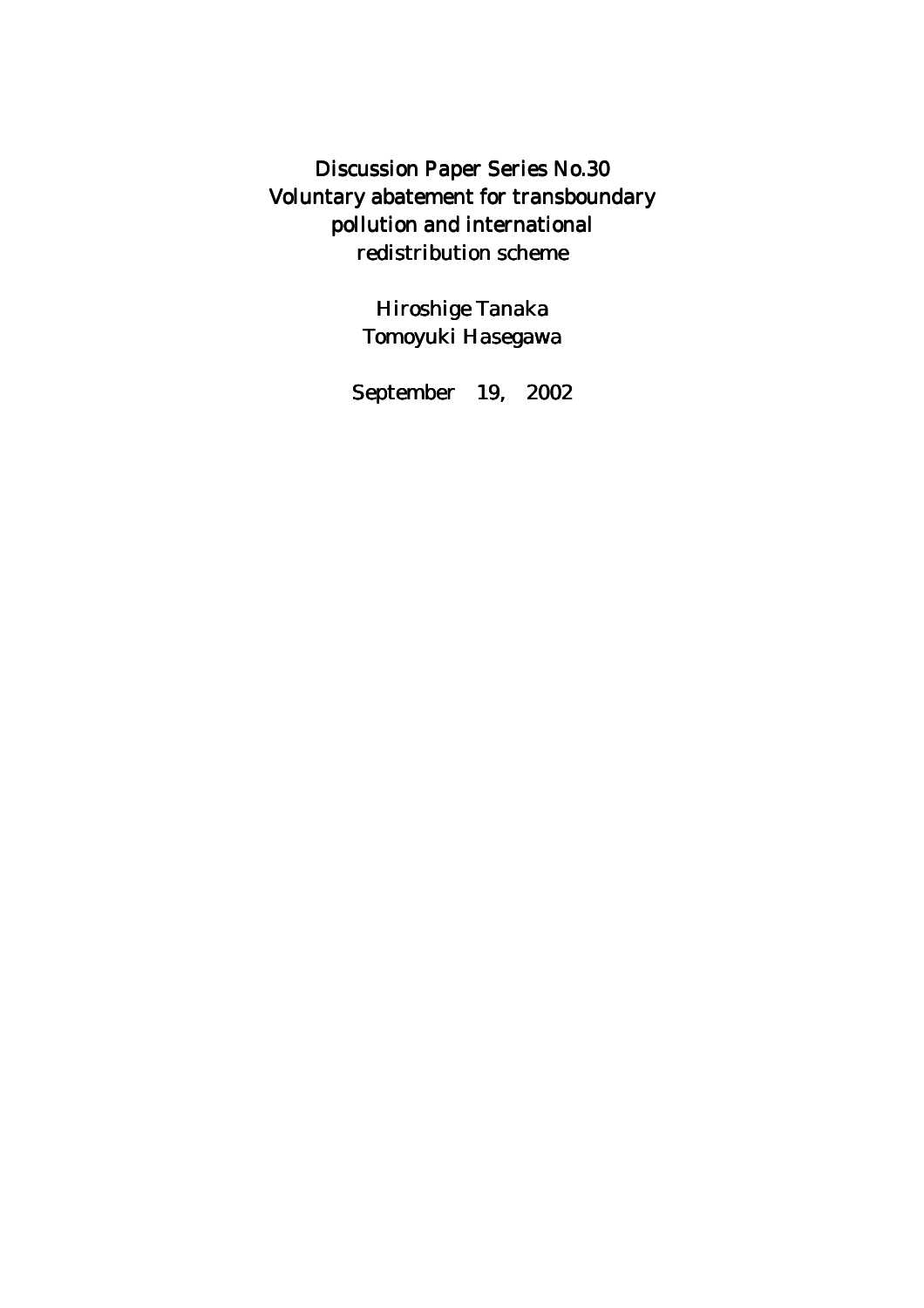# Voluntary abatement for transboundary pollution and international

redistribution scheme

Hiroshige Tanaka<sup>a</sup> , Tomoyuki Hasegawa<sup>b</sup>

<sup>a</sup> Faculty of Economics, Chuo University, 742-1 Higashinakano, Hachioji-shi, Tokyo 192-0393, Japan **<sup>b</sup>Chuo University Graduate School** 

# Abstract

 The transboundary pollution requires some kind of international cooperation. The international agreements for the environmental problems consume a large amount of time and laborious bargaining. Considering that the international agreement is not easily achieved for many types of environmental pollution and that a large part of pollution is related with economic activities of pollutants, environmental regulation using market is expected to bring about efficient solution. Employing a theory of voluntary provision of public goods, we propose a redistributional scheme to attain the efficient solution to abate transboundary pollution.

Keywords: Transboundary Pollution; Voluntary Provision of Public Goods; Subsidy and Tax Redistribution; Stackelberg Model

# 1. Introduction

 Acid rain caused by economic activities of neighboring countries, water pollution in a going through some countries and an ocean pollution damaging ashore fishery on a large range are classified as transboundary pollution. The pollution appears to damage limited district to some extent and might be distinguished from global environmental problems. But the transboundary problems as well as the global environmental problems require international cooperation to abate effectively emission of pollutants. To investigate the transboundary pollution in the context of public economics, protecting or maintaining environment is assumed to be provision of public goods in neighboring countries.

 The transboundary pollution involves complicated interests of some countries, a particular country could not directly decide any other country environmental policy such as regulation requirements, pollution tax and emission permit. These related countries should perform cooperative environmental policy from theoretical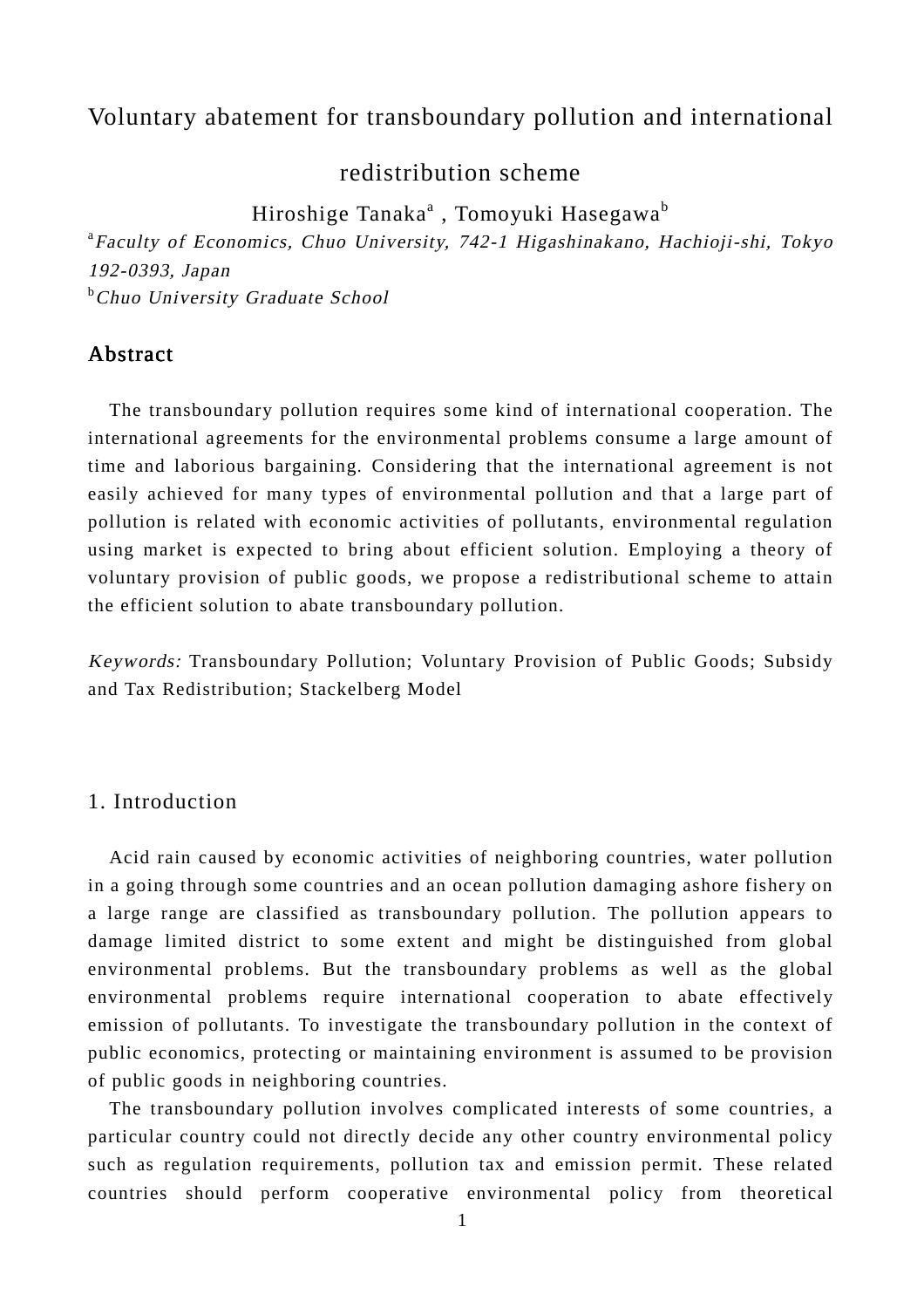perspective. The cooperation seems to be complemented by integration of environmental policy. The international coordination needs to spend a great amount of efforts and times. A non-cooperative abatement of pollution is practically expected to substitute the cooperative approach. On the other hand, the well-known prisoner's dilemma shows that the non-cooperative competition probably leads to inefficient consequences. To employ non-cooperative instruments for the transboundary pollution, we need carefully find out effective scheme.

 Abatement of pollution is classified into public goods. Hoel (1990) points out that the theoretical results in voluntary provision of public goods are applicable to a solution in global warming agreement. Many authors such as Bergstrom, Blume and Varian (1986) argue the well-known result that voluntary provision could not achieve efficient provision in a Cournot-Nash framework. Although the negative results are widely accepted in public economics, Andreoni and Bergstrom (1996) propose a redistribution scheme by which efficient public goods is attained in the voluntary provision mechanism. Kirchsteiger and Puppe (1999) research further the redistribution scheme and demonstrates the existence of efficient provision by using non-cooperative Nash equilibrium analysis. They indicate the possibility that the efficient interior solution is unstable and easily replaced by inefficient boundary solution. The severe pollution in the international aspect might appear in this inefficient solution. In this paper, using the two-country model we propose a scheme that turns the inefficient solution into efficient one. It is argued that relatively advanced country should make a policy more benefiting for the less developed country so as to improve abatement of pollution.

 This paper is organized as follows. In 2, the redistribution scheme is formulated for the environmental policy in the views of international repercussion. In 3, the condition of efficient abatement is defined and feature of the efficient solution is explained. Especially, as the population grows, the efficient abatement would be more likely to be achieved by lower tax rate. In 4 and 5, we investigate inefficient boundary solution and propose the international redistribution policy that turns inefficient abatement into efficient one. The existence of abatement is proved in 6. Applying the result of this paper, 7 states that environmental policy to initiate technological innovation is closely related with global industrial strategy for each government. The relationship between the environmental and industrial policy should be discussed in another opportunity.

#### 2. Model

 To simplify following argument, we consider two-country model. The two neighboring countries denoted by  $i$  and  $j$  are assumed to make an effort to abate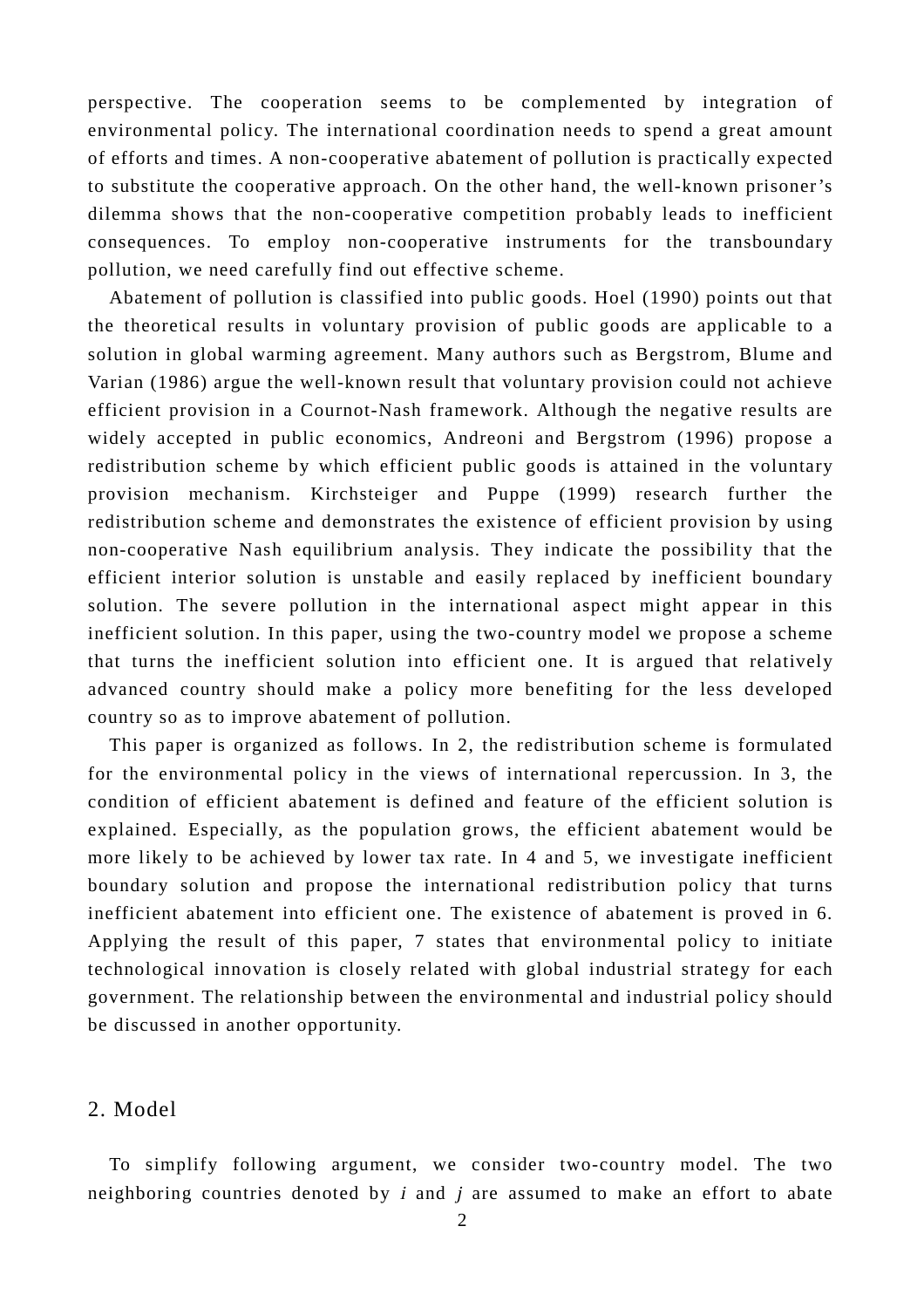pollution. i stands for developed country and j states under or less developed country. In recent literatures of environmental economics, abatement of pollution is supposed to provide public goods. Representative individual of each country abates emission of pollutants  $g_i$ ,  $g_j$  (  $\geq$  0) and the numbers of agents of country *i* and *j* are  $n_i$ ,  $n_j$ . *n* represents the total number of individuals and is defined by

$$
n = n_i + n_j. \tag{1}
$$

i and j satisfy the inequalities,

$$
i \equiv h, \text{ for all } h, \ 1 \leq h \leq n_i,
$$

 $j \equiv k$ , for all  $k$ ,  $n_{i+1} \leq k \leq n$ .

The total abatement of emission is depicted by

$$
G = \sum_{h=1}^{n} g_h \tag{2}
$$

If individual of each country abate an identical abatement of pollution, (2) is simply written by

$$
G = n_i g_i + n_j g_j. \tag{3}
$$

Marginal abatement cost is 1. In more general case, the marginal cost of the two countries might not be identical. Since we investigate mainly efficient abatement of identical marginal cost countries, the identical marginal cost is supposed in this paper. Individual *i* and *j* consume a private good  $x_i$ ,  $x_j$ . The private good is supposed to be a numeraire. The price is denoted by 1. The private good and the abatement of pollution are normal goods. Utility of  $i$ ,  $j$  is expressed by

$$
u_h(x_h, G), \text{ for } h = i, j. \tag{4}
$$

The utility functions are assumed to be strictly concave and continuously differentiable. The marginal rate of substitution for *i* and *j* ( $MRS_h = -\frac{dx_h}{dG}$ ) are increasing with  $x_h$  and decreasing with  $G$ ;

$$
\frac{\partial MRS_h}{\partial x_h} > 0 \text{ and } \frac{\partial MRS_h}{\partial G} < 0^1.
$$

It is assumed that at zero abatement the marginal rate of substitution is larger than marginal cost 1.

 Both countries might manage cooperatively a subsidy and tax scheme to attain efficient abatement of emission. Each agent is privileged to accept subsidy and required to pay tax based on calculating formula under voluntary abatement

 $<sup>1</sup>$  These inequalities are straightforward from</sup>

$$
\frac{\partial MRS_h}{\partial x_h} = -\frac{u_{Gx}u_x - u_G u_{xx}}{[u_x]^2} > 0,
$$
  

$$
\frac{\partial MRS_h}{\partial G} = -\frac{u_{GG} - u_G u_{Gx}}{[u_x]^2} < 0.
$$

 $\overline{a}$ 

 $u_{Gx}, u_x, u_G$  and  $u_{xx}$  mean partial derivative of utility function  $u_h$ ,  $h = i, j$ .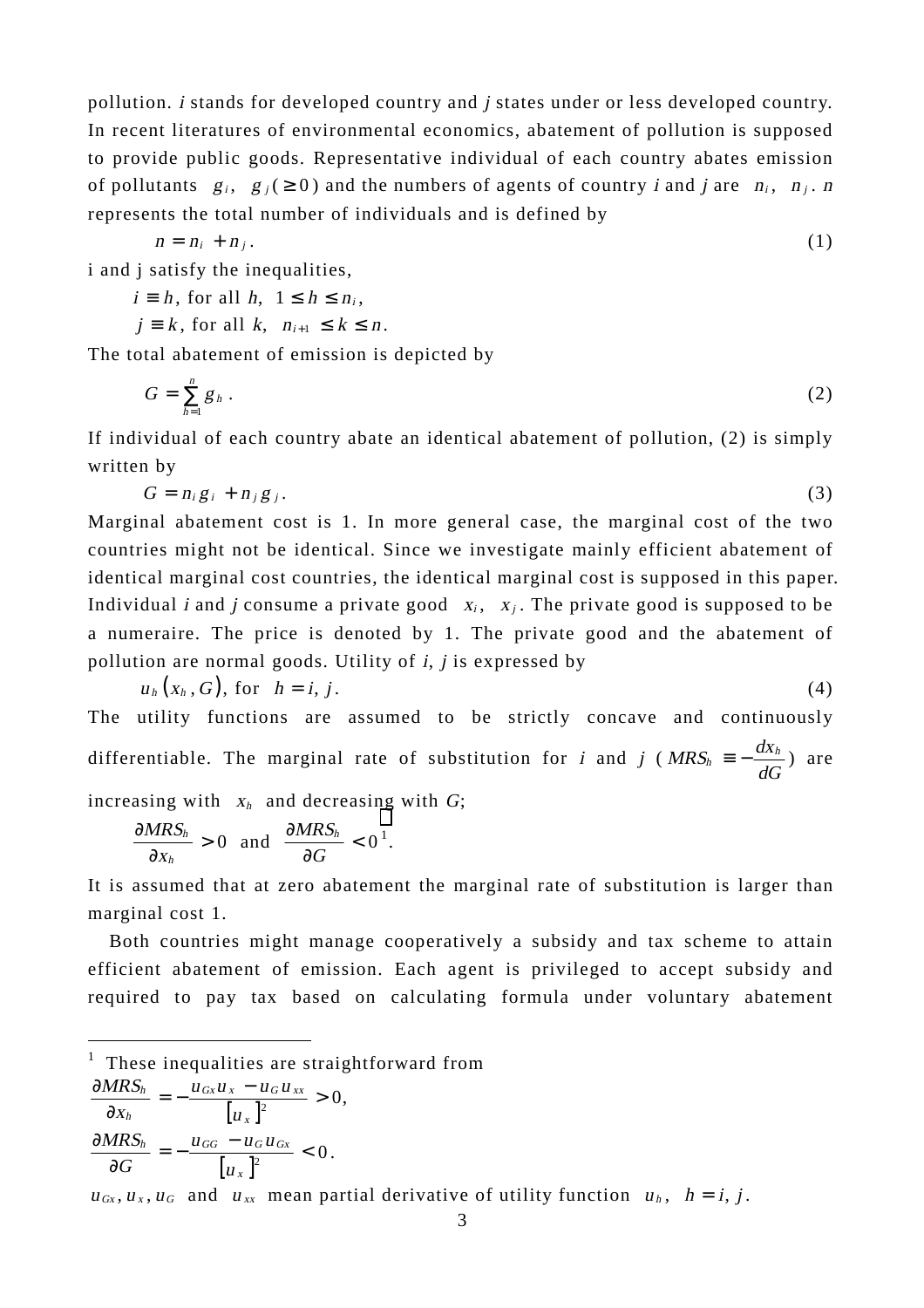distribution of individuals. Incomes of individuals *i* and *j* are initially endowed with  $m_i$  and  $m_j$ . Kirchsteiger and Puppe (1997) formulate a general linear form of subsidy and tax redistribution.

$$
x_h + [1 - \sigma_h] g_h = m_h - \sum_{k \neq h}^{n} t_{hk} g_k, \quad h = 1,...,n.
$$
 (5)

Abatement effort of individuals is supported by a rate  $\sigma_h (0 \le \sigma_h \le 1)$  of subsidy and abatement costs of other individuals are partially shared by a constant rate  $t_{hk}$  (  $0 \le t_{hk} \le 1$ ) of tax. Budget equilibrium condition for the subsidy and tax scheme is represented by

$$
\sum_{h=1}^n \sigma_h g_h = \sum_{h=1}^n \sum_{k \neq h}^n t_{hk} g_k \tag{6}
$$

Each individual is assured to obtain a positive post tax income. The condition is referred as no-bankruptcy and defined by

$$
m_h - \sum_{k \neq h}^{n} t_{hk} g_k \geq 0, \quad h = 1, ..., n. \tag{7}
$$

In the case that individuals of country *i*, *j* abate identical pollution  $g_i$ ,  $g_j$ , the rate of subsidy are assumed to be equal to  $\sigma_i$ ,  $\sigma_j$  for individual of country i, j. Suppose that government of country i founds the redistribution scheme to initiate abatement. The subsidy for abatement of *i* is probably financed through the tax on individuals of foreign country  $j$  as well as domestic country  $i$ . To consider the international repercussion we suppose the following environmental oriented tax system. The cost to equip facilities emitting lower pollution is partially subsidized by the government of county i. This environmental redistribution scheme taxes heavily on the individuals or firms using facilities to emit high pollution. The individuals or the products of firms targeted to tax inevitably include foreign inhabitants and imports from j. The tax on import products might rise the consumer price and decrease demand of the product. Consequently, the producers of j suffer the decline of revenue. That makes incomes of the individuals of  $j$  lower. Tax rate of  $i$  and  $j$  are denoted by  $t_{ii}$  and  $t_{jj}$  for  $g_i$  and  $t_{jj}$  and  $t_{ij}$  for  $g_j$ . Since we do not attempt to investigate tax incidence here,  $t_{ii}$  and  $t_{ii}$  represent only ex-post international effect of environmental redistribution policy. Subsidy and tax scheme (5) is separately rewritten for individuals of country  $i$  and  $j$ ,

$$
x_i + [1 - \sigma_i]g_i = m_i - [[n_i - 1]t_{ii}g_i + n_jt_{ij}g_j], \qquad (8)
$$

$$
x_j + [1 - \sigma_j]g_j = m_j - [n_j t_{ji} g_i + [n_j - 1] t_{jj} g_j].
$$
\n(9)

The budget equilibrium condition of the scheme (6) is simply stated by

$$
n_i \sigma_i g_i + n_j \sigma_j g_j = [[n_i - 1]n_i t_{ii} + n_i n_j t_{ji}]g_i + [n_i n_j t_{ij} + [n_j - 1]n_j t_{jj}]g_i.
$$
 (10) is transformed into

$$
n_i \left[ \sigma_i - [n_i - 1] t_{ii} - n_j t_{ji} \right] g_i + n_j \left[ \sigma_j - n_i t_{ij} - [n_j - 1] t_{jj} \right] g_j = 0. \tag{11}
$$

From the budget equilibrium condition (11), summing up (8) and (9) represents total budget condition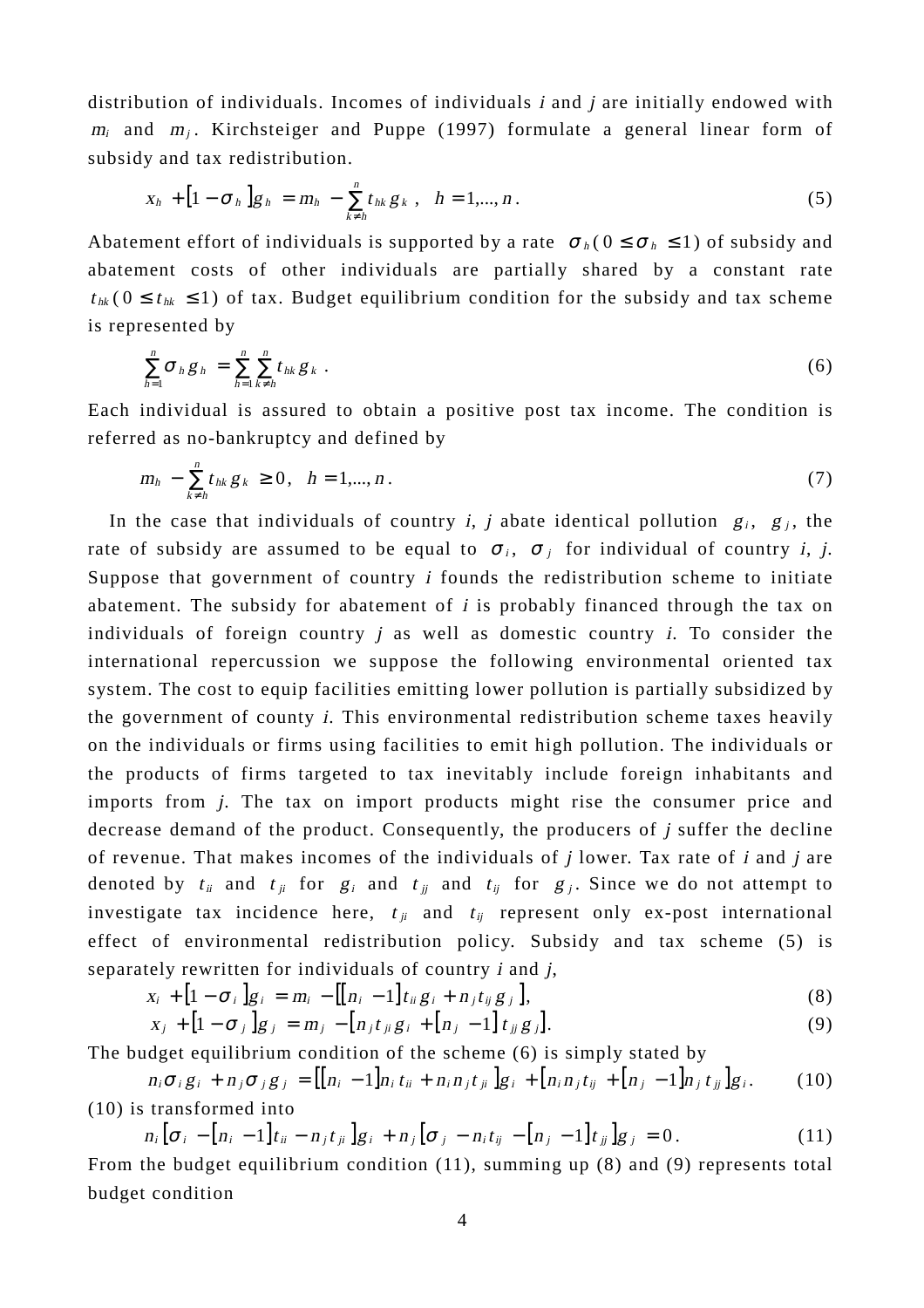$$
\sum_{h=i, j} n_h \left[ x_h + g_h \right] = \sum_{h=i, j} n_h m_h \,. \tag{12}
$$

Each country h could decide domestic subsidy and tax rate  $\sigma_h$ ,  $t_{hh}$ , and  $t_{kh}$  and transfer budget surplus of h to k.

#### 3. Efficient abatement of emission

In this section, we consider an efficient condition of abatement. For the first, representative individual of one country is assumed to obtain Nash conjecture. Individual  $h$  (= i, j) maximizes (4) subject to budget constraint (8) or (9). Individuals consume positive private goods ( $x_h > 0$ ). Individual *i* in the developed county could be willing to abate a positive pollution ( $g_i > 0$ ). It is afraid in extreme case that j in the less developed country unfortunately could not afford to contribute abatement of pollution ( $g_j \ge 0$ ).

Employing Lagrange multiplier  $\lambda$ , the first order conditions are stated by (12), (13), (14), (8) or (9) for  $h = i, j$ .

$$
\frac{\partial u_h}{\partial x_{hi}} - \lambda_h = 0, \qquad (12)
$$

$$
\frac{\partial u_h}{\partial G} = \lambda_h \left[ \left[ 1 - \sigma_h \right] + \left[ n_h - 1 \right] t_{hh} \right] \le 0, \qquad (13)
$$

$$
g_{h}\left[\frac{\partial u_{h}}{\partial G}-\lambda_{h}\left[\left[1-\sigma_{h}\right]+\left[n_{h}-1\right]t_{h h}\right]\right]=0.
$$
\n(14)

(13) satisfies equality, and directly derives (14) for i. (14) is not independent for i. Regarding *j*, it is possible that  $(13)$  hold with the strict inequality. In this boundary solution, (14) is the independent equation. Let us consider this corner solution later on, we suppose that  $(g_i, g_j)$  is the interior solution for a while. The interior solution satisfies Samuelson efficient condition for the abatement of pollution;

$$
n_i \frac{\partial u_i}{\partial x_i} + n_j \frac{\partial u_j}{\partial x_j} = \sum_{h=i,j} n_h [[1 - \sigma_h] + [n_h - 1]t_{hh}] = 1.
$$
 (15)

Reminding that  $[1 - \sigma_h] + [n_h - 1]t_{hh} > 0$  for each h, the necessary condition for (15) is

$$
\left[1-\sigma_h\right]+\left[n_h-1\right]t_{hh}\leq\frac{1}{n_h},\text{ for }h=i,j.
$$
 (16)

(16) is interpreted as follows. As population of each country increases, addition of own share rate of par capita abatement cost  $\left[1 - \sigma_h\right]$  and total tax rate of own country  $[n_h - 1]$  t<sub>hh</sub> must be set lower to attain efficient allocation.

For the next, we consider the equilibrium budget condition of subsidy and tax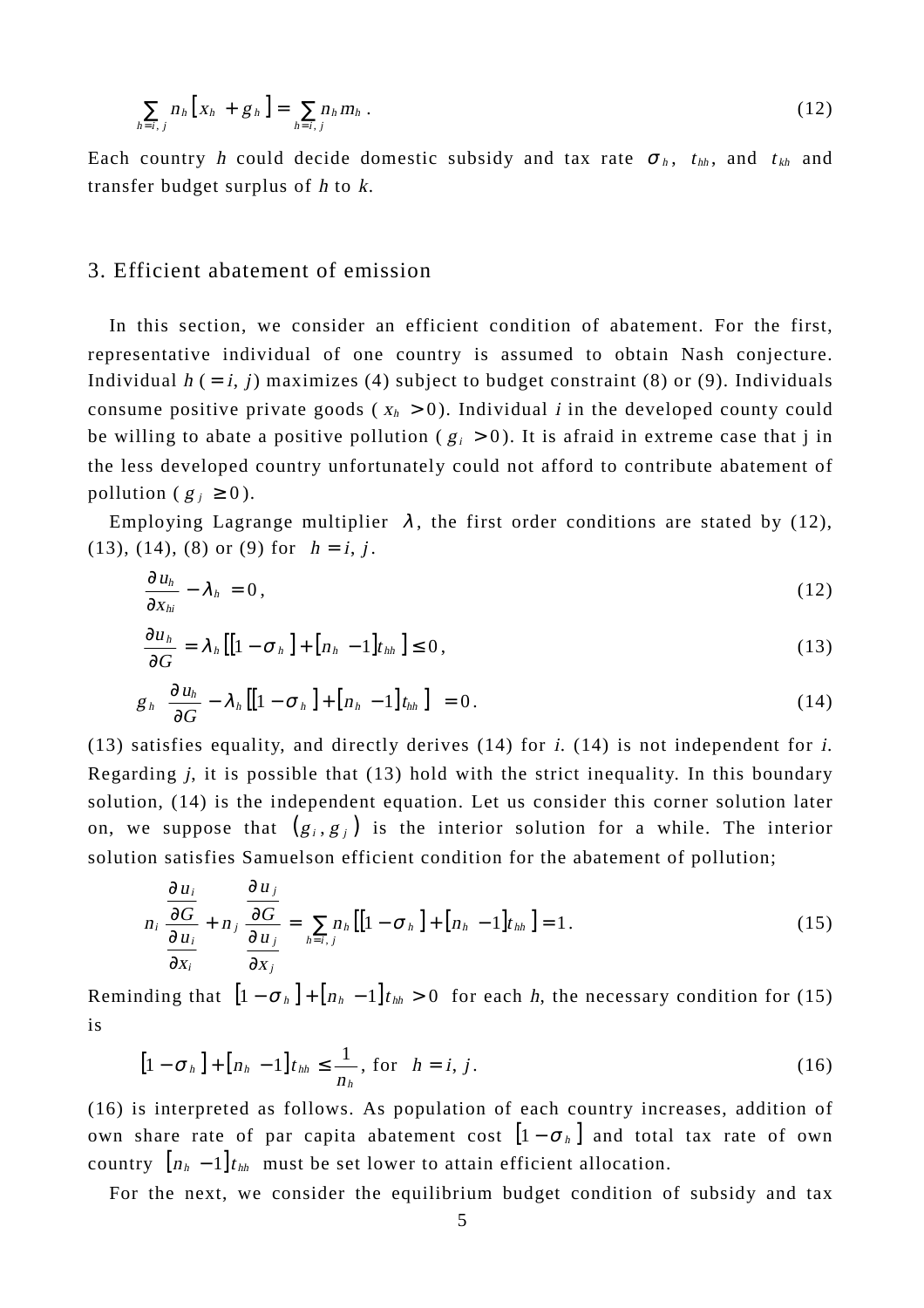scheme. From rearrangement of (15)

$$
n_j \sigma_j - n_j [n_j - 1] t_{jj} = n_j - 1 + n_i [[1 - \sigma_i] + [n_i - 1] t_{jj}],
$$
  
is obtained. To substitute (17) into (11),

$$
\frac{g_i}{g_j} = -\frac{n_j - 1 + n_i [[1 - \sigma_i] + [n_i - 1]t_{ii}] - n_i n_j t_{ij}}{n_i [\sigma_i - [n_i - 1]t_{ii} - n_j t_{ji}]}.
$$
\n(18)

follows. Suppose that the developed county i pays overpayment which subtract the subsidy from the payment in this redistribution scheme. The denominator of (18) is negative. (18) is positive for interior solution, therefore the numerator must be positive. From  $[1 - \sigma_h] + [n_h - 1]t_{hh} > 0$  the sufficient condition of efficiency yields  $n_i - 1 - n_i n_i t_{ii} > 0$ . (19)

From the signs of the denominator and (19),

$$
\frac{\sigma_i - [n_i - 1]t_{ii}}{n_j} < t_{ji},\tag{20}
$$

$$
\frac{1}{n_j} = \frac{n_j - 1}{n_i n_j} > t_{ij},
$$
\n(21)

are satisfied so that the two country voluntarily abate pollution for a positive amount. The interpretation of  $(20)$  is that individual of advanced country *i* should share sufficiently own abatement cost  $(t_{ii})$ . In addition, as the population ratio of the advanced country to the less developed country rises to extremely high, the constraint of (20) becomes less restrictive. (21) implies that the larger the population of both country become, the less cost share of i due to the less developed country should be set.

# 4. Improving abatement for an inefficient solution

 In transboundary pollution, some polluting countries could not attain an efficient abatement for the shortage of technology and money. In the previous model, the boundary solution  $(g_i > 0, g_j = 0)$  states an inefficient abatement. In this boundary solution, for  $j(13)$  holds with strict inequality. Hence, the value of (15) is strictly less than one. Samuelson efficient condition is not satisfied. In this inefficient case, from budget equilibrium condition (11) the equality;

$$
\sigma_i - [n_i - 1]t_{ii} - n_j t_{ji} = 0, \qquad (22)
$$

is derived. The tax rate of the less developed country  $j(t_{ii})$  is not assumed to be zero. Suppose that the redistribution tax of country  $i$  is charged in lump sum on some commodities. The commodities are exported to the country  $i$  and the people of  $i$ purchase those at a price including the lump sum tax. The effect of redistribution scheme of the country  $i$  spills over the other country  $i$ . But the effect is too restrictive for the government  $i$  to achieve the efficient allocation. Even if the developed country constructs one own subsidy and tax scheme for abatement, efficient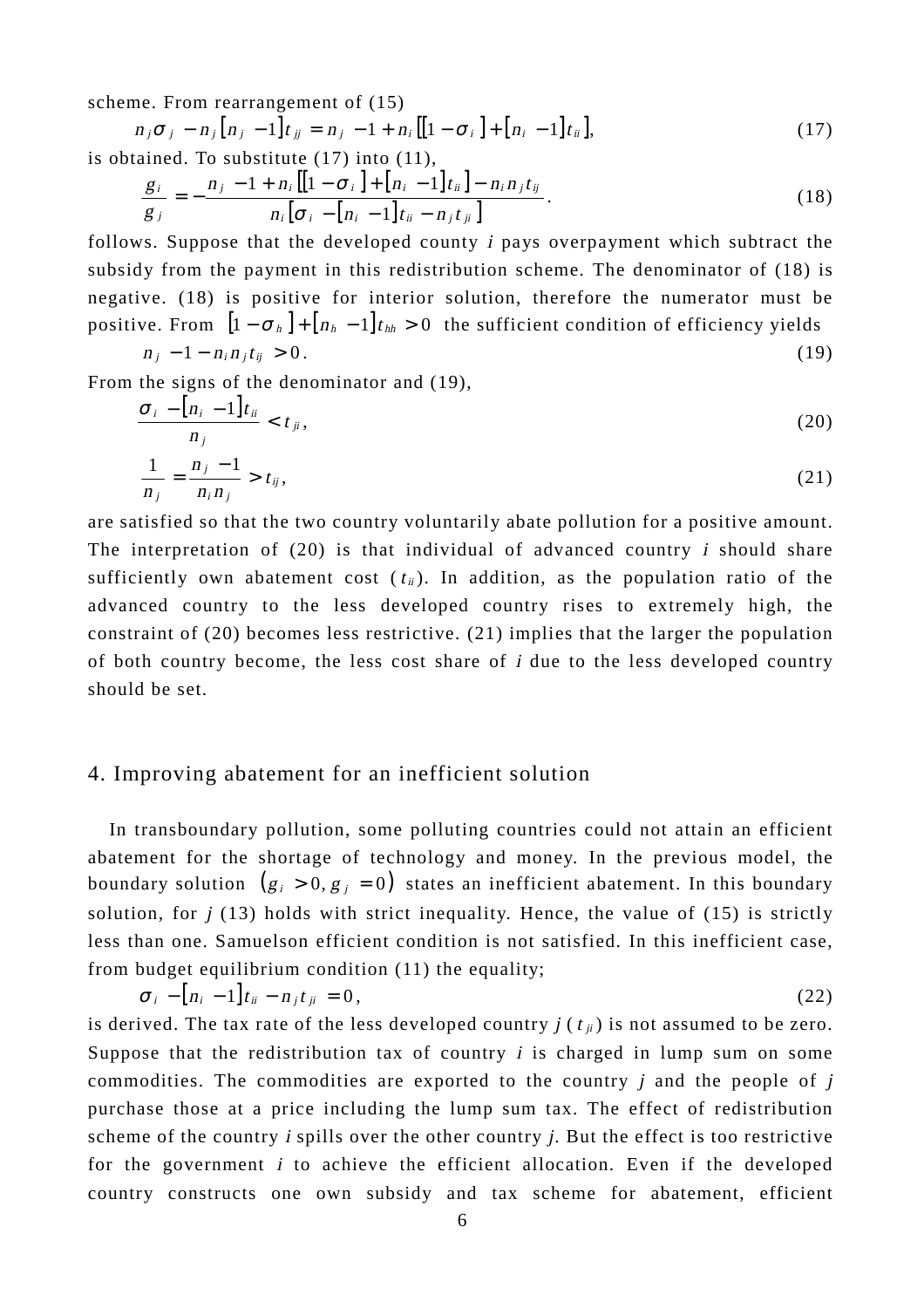abatement could not be obtained by the single country. To improve efficiency, a favorable approach is that *j* raises subsidy rate  $\sigma_i$  or lower tax rate  $t_{ij}$ . An interior solution is probably obtained. The boundary solution will be simply substituted with interior one. However, j owns the right to alter domestic rates of subsidy  $\sigma_i$  and tax  $t_{ij}$ . Therefore, it is not necessary that j alters efficiently its domestic rate as i intend to be. The less developed country  $j$  is easily supposed to prefer consumption of private goods to abatement of pollution. By dividing (13) by (12), the boundary solution shows that the marginal rate of substitution of abatement for the private good is less than the marginal cost of abatement after the redistribution tax. In this context,  $j$  is not willing to adopt the scheme planed by  $i$  to abate pollution, but sustain the way to assure more economic profits. The inefficient corner solution remains.

#### 5. A bargaining solution and a redistribution scheme

 In this paper, we consider the international abatement where the cooperative redistribution scheme is not well established. When the abatement of pollution is the inefficient boundary solution stated above, the more developed country would be required to contribute positively to the improvement of abatement. However, it is only an optimistic perspective that the international abatement program planed and executed by the more developed country could show the expected performance. Even if the more developed country makes a plan to increase abatement, it is unfortunately possible that international abatement will not appear to increase abatement. We must make clear the possibility that the more developed country induces the less developed country to increase abatement of pollution.

 We adapt Stackelberg model for the international abatement of pollution. The more developed country *i* is the leader. The less developed country *j* is the follower. *i* could arrange coefficients of the redistribution scheme for own country  $\sigma_i$ ,  $t_{ii}$ ,  $t_{ii}$ . The coefficient regarding j,  $\sigma_j$ ,  $t_{ij}$ ,  $t_{ji}$  are exogenous for i. Figure 1 and 2 illustrate the optimal consumption for the country  $i$  and  $j$ .

Initially, suppose that  $j$  is not willing to abate pollution. The abatement vector of  $i$ and *j* is a boundary solution  $(n_i g_i^*, 0)$ . This solution is expressed by the point A's in the two Figures. Country *i* lowers the cost share  $t_{ji}$  of *j* to  $t'_{ji}$ . (22) is transformed into

$$
n_j t'_{ji} = \sigma'_i - [n_i - 1]t'_{ii}.
$$
\n
$$
(23)
$$

The decrease of cost share for  $j(n_i t_{ii})$  increases the slope of the budget constraint line of *i* with a constant income  $m_i$ . The budget line of *i* turns downward clockwise. Using the first order condition of abatement and the assumption of normal goods for abatement, it is straightforward from the income effect that the optimal abatement of  $i$  ( $n_i g_i^*$ ) decreases to  $n_i g_i^{**}$ . The optimal point A in Figure 1 is replaced by the point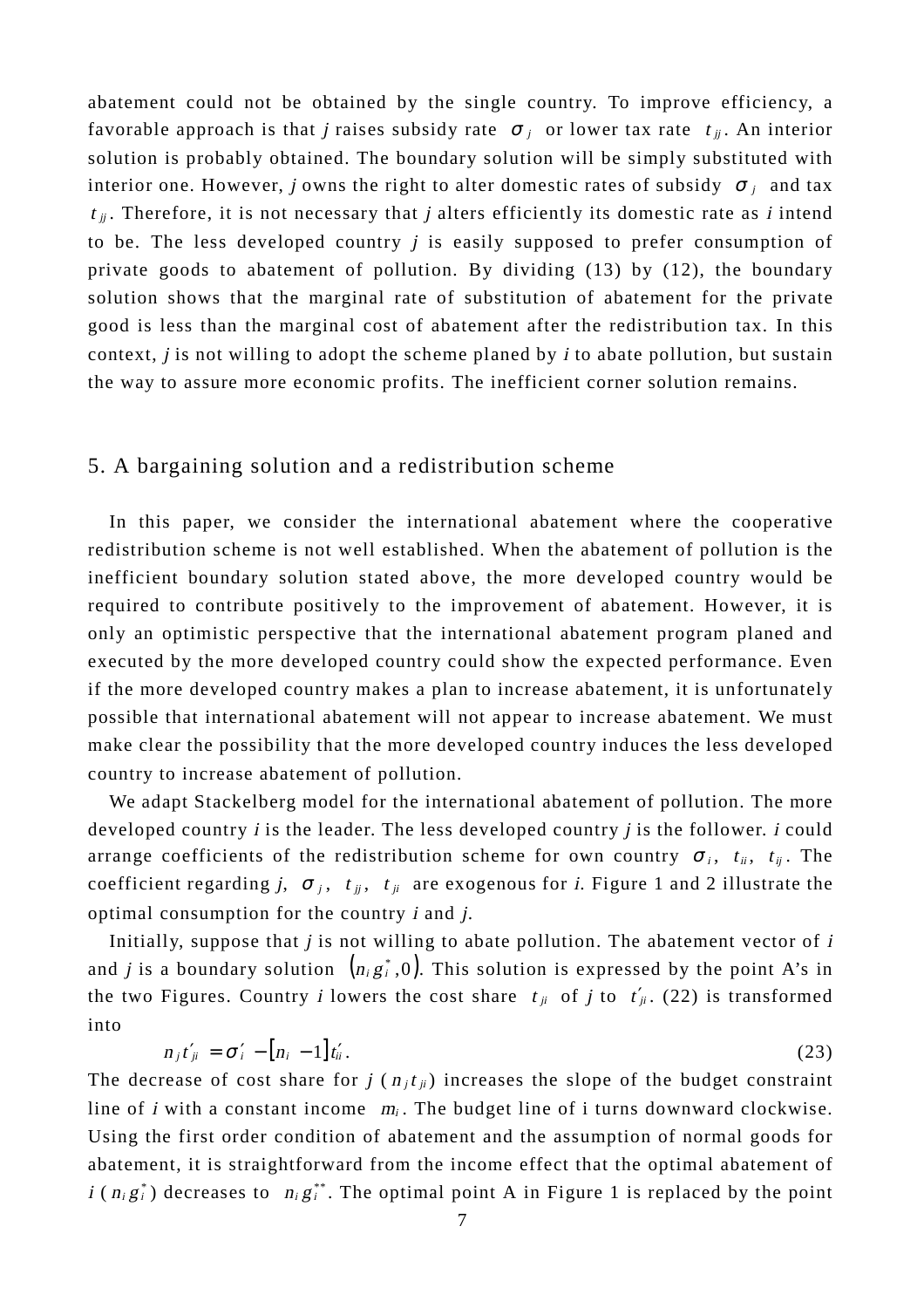B.

For the second step, since the post tax income of  $j (m_i - n_i t_{ii} g_i^{**})$  increases in (9), the marginal substitution regarding *j* rises for the relatively small abatement  $n_i g_i^{**}$ from the income effect. (13) is possibly satisfied with equality ( $h = j$ ) for a positive  $n_i g_i^{**}$ . We consider the interior solution  $(n_i g_i^{**}, n_i g_i^{**})$ . In (11) positive coefficient of  $n_i g_i$  for the positive  $n_j g_j^{**}$ . As the tax share of j ( $n_j t_{ij}$ ) decreases over certain point, the coefficient of  $g_i$  might be positive. In this case, the negative coefficient of  $g_i$ means decrease of  $\sigma_i - [n_i - 1]t_{ij}$  or increase of  $n_i t_{ij}$ . The slope of budget line for j becomes steeper or a part of abatement cost in  $j$  is taxed on  $i$ . A part of income in country  $i$  is redistributed to  $j$ . The income effect in the country  $j$  the boundary optimal point A in Figure 2 might move upwardly to the interior optimal point B. Consequently, the positive abatement of  $j$  moves point B in Figure 1 to an efficient point C.

# 6. Existence of efficient abatement

 The explanation in the previous section roughly illustrates the process that the boundary solution turns into interior one. In this section, we thoroughly inquire into improving efficiency of abatement in the context of theoretical analysis.  $(g_i^*,0)$ means  $G = n_i g_i^{**} + 0$ .  $x_i$  and  $x_j$  are expressed by a function of  $t_{ij}$  and  $t_{ji}$ . Using the budget condition (8) and (9), for the boundary solution (12) and (13) are restated by

$$
MRS_i\left(n_i g_i^*, x_i^*; t_{ij}\right) = 1 - \sigma_i + [n_i - 1]t_{ii},
$$
  

$$
MRS_j\left(n_j g_j^*, x_j^*; t_{ji}\right) < 1 - \sigma_j + [n_j - 1]t_{jj}.
$$

To state simply, constant parameters  $m_i$ ,  $m_j$ ,  $n_j$ ,  $n_j$  are omitted. MRS<sub>h</sub> stands for marginal rate of substitution of G regarding  $x_h$  for  $h$  (= i, j). We are mainly concerned with redistribution policies for inefficient abatements. Since the abatement of the boundary solution is inefficient, we suppose that an efficient abatement exists. The existence condition for efficient abatement ensure a participation condition for  $i$  and  $j$ ,

$$
u_h (n_i g_i^{**} + n_j g_j^{**}, x_h^{**}) \ge u_h (n_i g_i^* + n_j g_j^*, x_h^*), \quad h = i, j.
$$
\n(24)

\nIn the boundary solution  $g_j = 0$  is satisfied. (9) is transformed into

$$
x_j = m_j - n_j t_{ji} g_i. \tag{25}
$$

Substituting  $(22)$  into  $(8)$ , the budget constraint for *i* is arranged into

$$
x_i + [1 - n_j t_{ji}] g_i = m_i.
$$
 (26)

Using (25) and (26),

$$
\frac{dx_i}{dt_{ji}} = -[1 - n_j t_{ji}] \frac{dg_i}{dt_{ji}} + n_j g_i,
$$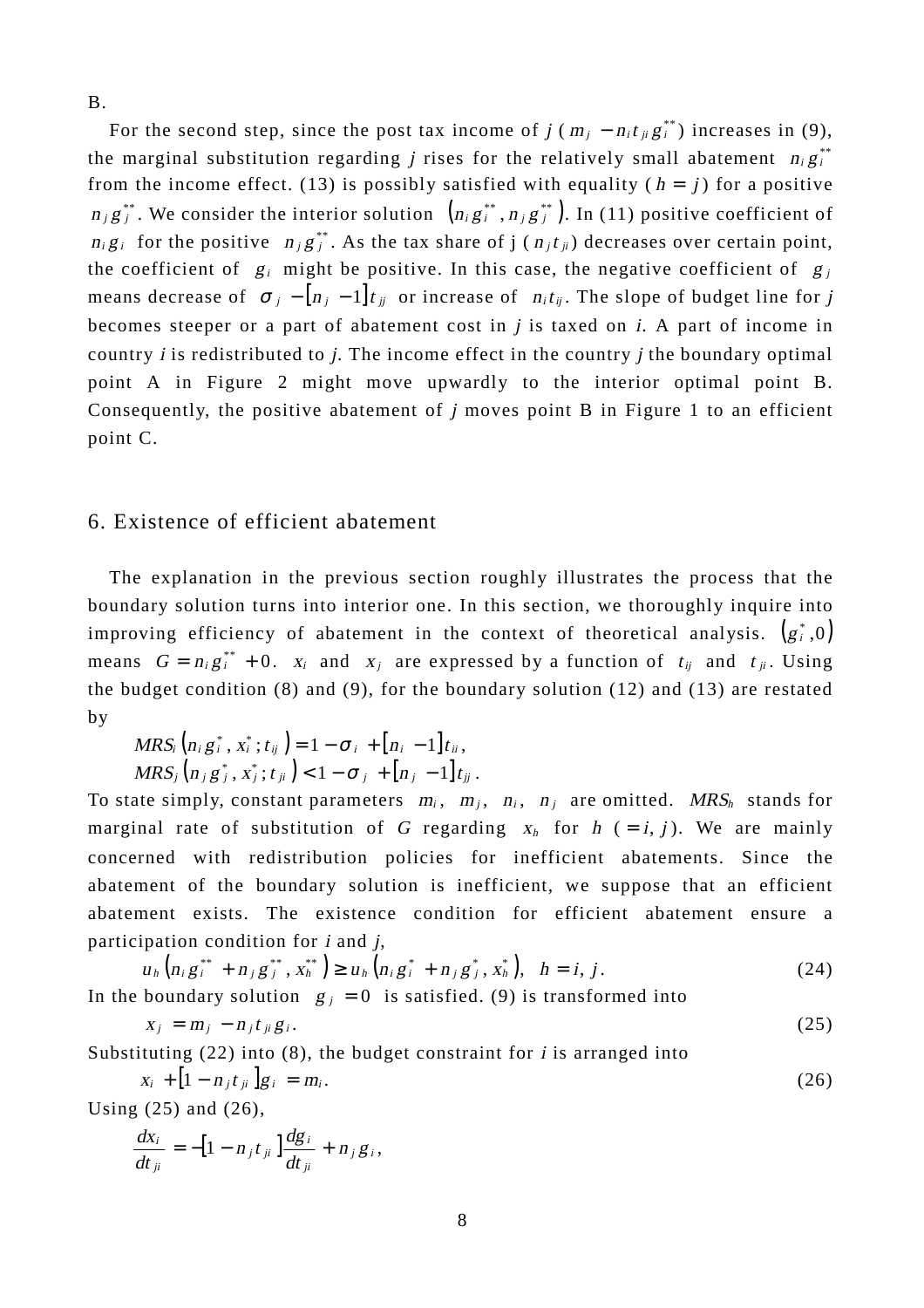$$
\frac{dx_j}{dt_{ji}} = -\left[n_j t_{ji} \frac{dg_i}{dt_{ji}} + n_j g_i\right]
$$

are obtained. When  $t_{ji}$  decreases, the post tax price of abatement  $(1 - n_i t_{ji})$ increases. Since the abatement is normal goods, consumption of abatement decreases. That is,  $\frac{dS_l}{dt} > 0$ ji i  $\frac{dg_i}{dt_{ii}} > 0$  is obtained. It is straightforward that  $\frac{dx_j}{dt_{ii}} < 0$ ji j dt  $\frac{dx_j}{dt}$  < 0 is satisfied.

Differentiating 
$$
MRS_j
$$
 with  $t_{ji}$ ,

$$
\frac{dMRS_j}{dt_{ji}} = n_i \frac{\partial MRS_j}{\partial G} \frac{dg_i}{dt_{ji}} + \frac{\partial MRS_j}{\partial x_j} \frac{dx_j}{dt_{ji}} \tag{27}
$$

is derived. Since  $MRS_i$  and  $MRS_j$  are decreasing with G and increasing with  $x_i$  or  $x_j$ , it is assured that (27) is negative. As  $t_{ji}$  decreases, MRS<sub>j</sub> rises monotonously. Suppose that  $g_i$  remains zero. When  $t_{ii}$  approaches to zero, the absolute slope of budget constraint (26) becomes approximately equal to 1. Remaining that  $MRS_i$  is continuous with G,  $MRS_i$  is greater than 1 for sufficiently small G from the assumption with  $MRS_j$ . If subsidy rate is large enough, or if tax rate is small enough, inequality  $1 - \sigma_j + [n_j - 1]t_{jj} < 1$  is derived. For some  $G^{**}$  to satisfy (23) for j  $MRS_i = 1 - \sigma_i + [n_i - 1]t_{ii}$ 

could be obtained. However, *i* never decide to lower  $t_{ij}$  so much. Because to lower  $t_{ji}$  means to decreases consumption of abatement G and private good  $x_i$  at zero abatement of j ( $g_j = 0$ ) and at sufficiently large  $g_i$ . In this case, lowering  $t_{ji}$ contradicts the participation condition from  $\frac{dS_l}{dt} > 0$ ji i  $\frac{dg_i}{dt_{ii}} > 0$  and  $\frac{dx_j}{dt_{ii}} > 0$ ji j dt  $\frac{dx_j}{dt} > 0$ . If the country *i* propose to increase  $t_{ij}$ , the income effect decreases utility of the country j. To avoid such a proposal of  $i$ , the country  $j$  should decide to abate in order to attain an allocation satisfying (24).

 An interior solution could be achieved the redistribution scheme stated in this paper. We complete the existence proof of the efficient solution.

#### 7. A Condition for an efficient abatement

 In previous section, we have argued that redistributional scheme in the model has the international effect and efficient abatement of transboundary pollution could be achieved even if individual  $j$  in less developed country could not contribute the abatement. It was also shown that relevant value of  $t'_{ji}$  should be employed to attain this interior solution. In this section, we examine the model in detail to derive such  $t'_{ji}$  that ensures the existence of efficient abatement.

 To simplify the analysis, it is assumed that individuals of each country has Cobb-Douglas utility function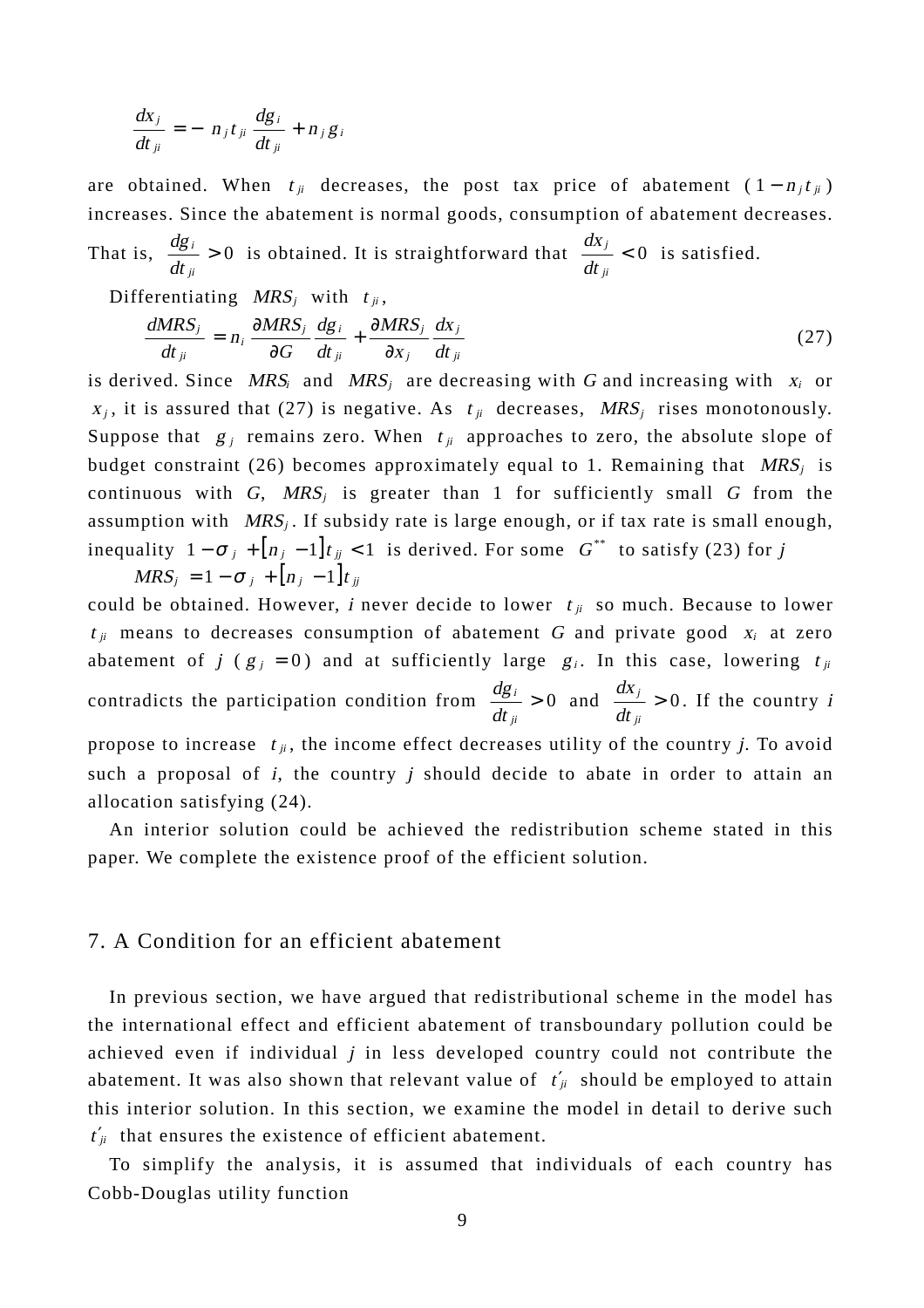$$
u_i(x_i, G) = x_i^{\alpha} G^{1-\alpha}, \ \ 0 < \alpha < 1, \ i,
$$
  

$$
u_j(x_j, G) = x_j^{\beta} G^{1-\beta}, \ \ 0 < \beta < 1, \ j.
$$

Since individuals of country i contribute positive amount of abatement, the first order conditions are described as

$$
\alpha x_i^{\alpha-1}G^{1-\alpha} - \lambda_i = 0,
$$
  
\n
$$
n_i \left[1 - \alpha\right] x_i^{\alpha} G^{-\alpha} - \lambda_i \left[1 - \sigma_i + \left[n_i - 1\right]t_{ii}\right] = 0.
$$

On the other hand, individual of country  $j$  is supposed not to contribute, it implies that equation (13) holds with inequality. First order condition for  $j$  is given as

$$
\beta x_j^{\beta-1} G^{1-\beta} - \lambda_j = 0,
$$
  
\n
$$
n_j [1 - \beta] x_j^{\beta} - \lambda_j [1 - \sigma_j + [n_j - 1]t_{jj}] < 0,
$$
  
\n
$$
g_j [n_j [1 - \beta] x_j^{\beta} G^{-\beta} - \lambda_j [1 - \sigma_j + [n_j - 1]t_{jj}]] = 0.
$$

These conditions give a corner solution

$$
x_{i}^{*} = \alpha m_{i}, \quad g_{i}^{*} = \frac{\left[1 - \alpha\right]m_{i}}{1 - \sigma_{i} + \left[n_{i} - 1\right]t_{ii}},
$$
\n
$$
x_{j}^{*} = m_{j} - \frac{n_{i}t_{ji}\left[1 - \alpha\right]m_{i}}{1 - \sigma_{i} + \left[n_{i} - 1\right]t_{ii}}, \quad g_{j}^{*} = 0.
$$
\n(25)

From assumption,  $t_{ii}$  in (25) is not zero.

At this corner solution, the government of i is supposed to lower  $t_{ij}$  to achieve efficient abatement of pollution. It is given in equation (23). When (23) applies, decision problem of individual  $i$  is described by

$$
\begin{aligned}\n\max \quad & u_i\left(x_i, G\right) = x_i^{\alpha} G^{1-\alpha} \\
\text{s.t.} \quad & x_i + \left[1 - n_j t'_{ji}\right] g_i = m_i, \\
 & G = n_i g_i.\n\end{aligned}
$$

We could obtain

$$
x_i^{**} = \alpha m_i, \quad g_i^{**} = \frac{[1-\alpha]m_i}{1-n_jt'_{ji}}.
$$
\n(26)

From (26),  $g_i^{**} < g_i^*$  is confirmed. Since  $g_i^{**}$  is assumed to be positive,

$$
1-n_jt'_{ji}>0
$$

holds.

While individual *i* reduces the contribution, due to lowered tax rate, it is possible that individual j starts to contribute positive amount of abatement. To observe this, note that maximization of  $j$  is

max 
$$
u_j(x_j, G) = x_j^{\beta} G^{1-\beta}
$$
  
s.t.  $x_j + [1 - \sigma_j + [n_j - 1]t_{jj}]g_j = m_j - n_i t'_{ji} g_i^{**}$ ,  
 $G = n_i g_i^{**} + n_j g_j$ ,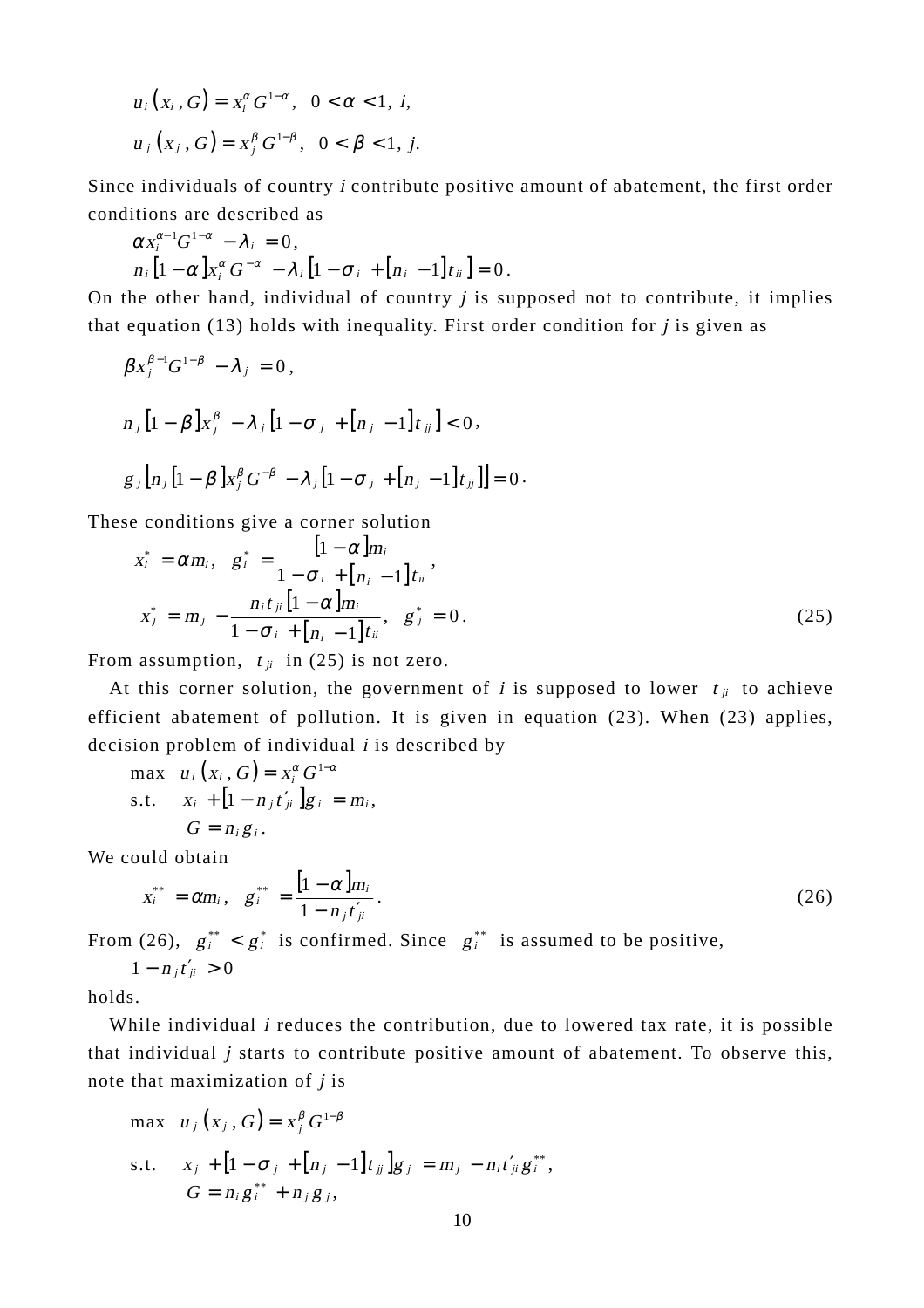$g_i > 0$ .

Solving this,

$$
x_{j}^{**} = \frac{\begin{vmatrix} n_{i} \beta \left[ 1 - \sigma_{j} + \left[ n_{j} - 1 \right] t_{j j} \right] g_{i}^{**} & -n_{j} \beta \left[ 1 - \sigma_{j} + \left[ n_{j} - 1 \right] t_{j j} \right] \right|}{m_{j} - n_{i} t_{j}^{'} g_{i}^{**} & \left[ 1 - \sigma_{j} + \left[ n_{j} - 1 \right] t_{j j} \right]} \end{vmatrix}}{\begin{vmatrix} n_{i} \left[ 1 - \beta \right] & -n_{j} \beta \left[ 1 - \sigma_{j} + \left[ n_{j} - 1 \right] t_{j j} \right] \right]} \end{vmatrix}}{\begin{vmatrix} n_{i} \left[ 1 - \beta \right] & n_{i} \beta \left[ 1 - \sigma_{j} + \left[ n_{j} - 1 \right] t_{j j} \right] g_{i}^{**} \end{vmatrix}}{\begin{vmatrix} n_{i} \left[ 1 - \beta \right] & n_{i} \beta \left[ 1 - \sigma_{j} + \left[ n_{j} - 1 \right] t_{j j} \right] g_{i}^{**} \end{vmatrix}} \begin{vmatrix} n_{i} \left[ 1 - \beta \right] & -n_{j} \beta \left[ 1 - \sigma_{j} + \left[ n_{j} - 1 \right] t_{j j} \right] \right]} \begin{vmatrix} n_{i} \left[ 1 - \beta \right] & -n_{j} \beta \left[ 1 - \sigma_{j} + \left[ n_{j} - 1 \right] t_{j j} \right] \end{vmatrix} (27)
$$

are obtained. From the assumption of non-bankruptcy and value of each parameter,  $x_i^{**} > 0$  could be seen. However, the sign of  $g_i^{**}$  could not be determined. We now consider the condition to hold  $g_i^{**} > 0$ .

If efficient interior solution is achieved, from Samuelson condition,

$$
n_i \left[ 1 - \sigma'_i + \left[ n_i - 1 \right] t'_{ii} \right] + n_j \left[ 1 - \sigma_j + \left[ n_j - 1 \right] t_{jj} \right] = 1 \tag{28}
$$

must hold.  $(23)$  is used to substitute into  $(28)$  gives

$$
1 - \sigma_j + [n_j - 1]t_{jj} = \frac{1 - n_i [1 - n_j t'_{jj}]}{n_j}
$$
 (29)

Since it is supposed that left-hand of (29) is positive, inequality

$$
1 - n_i \left[ 1 - n_j t'_{ji} \right] > 0. \tag{30}
$$

(31)

is satisfied. Substituting (29) into (27) gives

$$
g_j^1 = \frac{n_i n_j [1 - \beta] m_j [1 - n_j t'_{ji}] - n_i^2 n_j [1 - \alpha] [1 - \beta] m_i t'_{ji} - n_i [1 - \alpha] \beta m_i [1 - n_j t'_{ji}] }{[n_i [1 - \beta] + n_j \beta] [1 - n_j t'_{ji}] [1 - n_j t'_{ji}] }.
$$

From  $n_i, n_j \ge 1$ ,  $0 < \beta < 1$  and (30), the denominator of (31) is positive. To hold  $g_j^{**} > 0$ , it is required that the numerator of this equation should be positive. Arranging gives

(Numerator=)

 $n_i = n_i n_i [ n_i [ 1 - \alpha ] m_i + n_i [ 1 - \beta ] m_i ] t'_i + n_i [ n_i [ 1 - \beta ] m_i - [ 1 - n_i ] [ 1 - \alpha ] \beta m_i ]. (32)$ (32) is linear in  $t_{ji}$ . It could be seen that its gradient is negative and its intercept is positive. Therefore there exists some  $t'_{ji}$  such that  $g^{**}_{j} > 0$ . The government of

country *i* can choose 
$$
t'_{ji} \in \left(0, \frac{n_j \left[1 - \beta \right] m_j - \left[1 - n_i \right] \left[1 - \alpha \right] \beta m_i}{n_i \left[1 - \alpha \right] m_i + n_j \left[1 - \beta \right] m_j}\right)
$$
 to attain the interior

solution.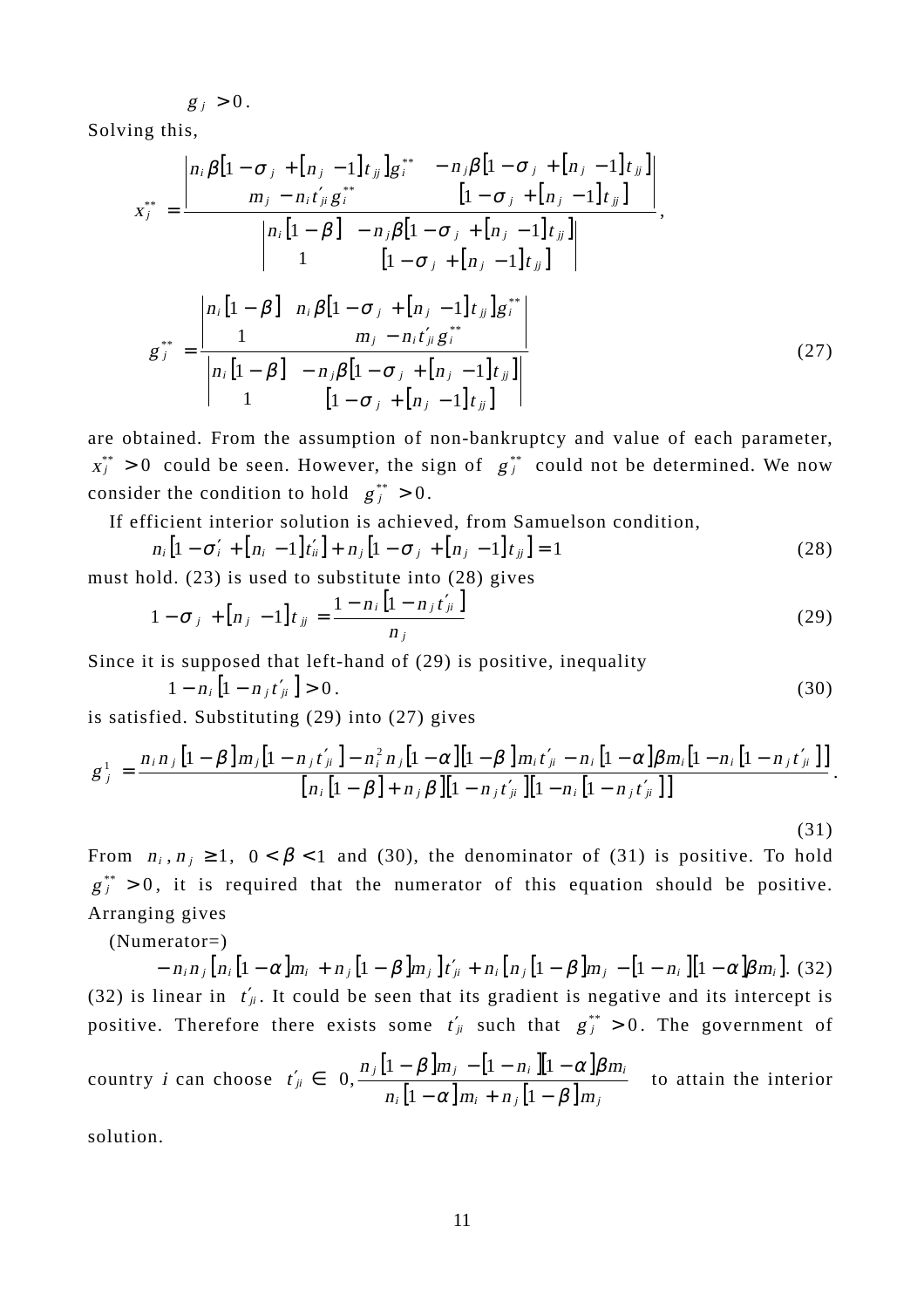### 7. Concluding remarks

 A large amount of researches are published in the field of transboundary pollution. Hoel (1997) contrasts coordination with non-coordination of environmental policy. Generally, the coordination of environmental policy is expected to bring about profitable results for transboundary pollution. The coordination of environmental policies is not easily achieved between different types of countries. In some cases, the coordination seems to need a complicated arrangement of conflicting national interests. Most of transboundary pollutions are derived from economic activities in neighboring countries. In the international free trade system, economic activities are operated under the rule of international market mechanism. The effective policies to control market activities affect abatement of transboundary pollution indirectly or unintended. The indirect solution through market mechanism is practical policies for abatement of transboundary pollution. Silva (1997) discusses optimal environmental policy considering mobility of population. In international economies, mobility of population is largely restricted by most countries. The redistributional scheme considered in this paper could control transboundary pollution through the international market economy.

 International redistribution of income such as economic aid is helpful for developing many underdeveloped countries. We could suppose that a international redistributional scheme is an alternative to improve abatement of global pollution. We make clear that the more developed country could induce the less developed country to take cooperative environmental policy by using a redistributional tax scheme. Since some environmental tax policies are designed to initiate innovation of environmental technology, these policies might work as the redistributional policy. Considering the research regarding international industrial policy (Spencer and Brander (1982)), the international welfare analysis remains as a problem to investigate. As Epple and Romer (1996) points out, it is remained also unclear that a political decision is consistent with the efficient abatement scheme.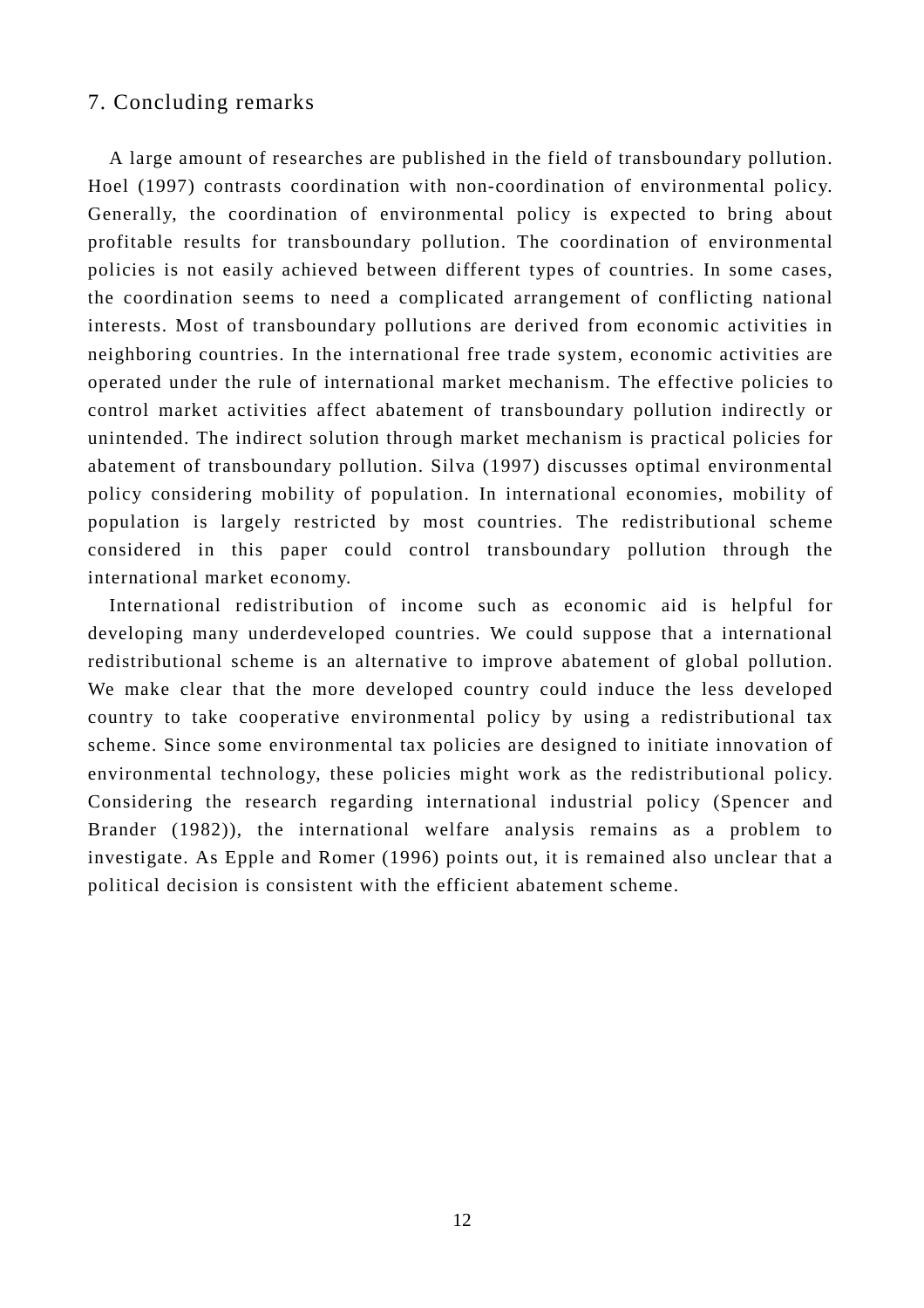

Figure 1 Voluntary abatement of advanced country i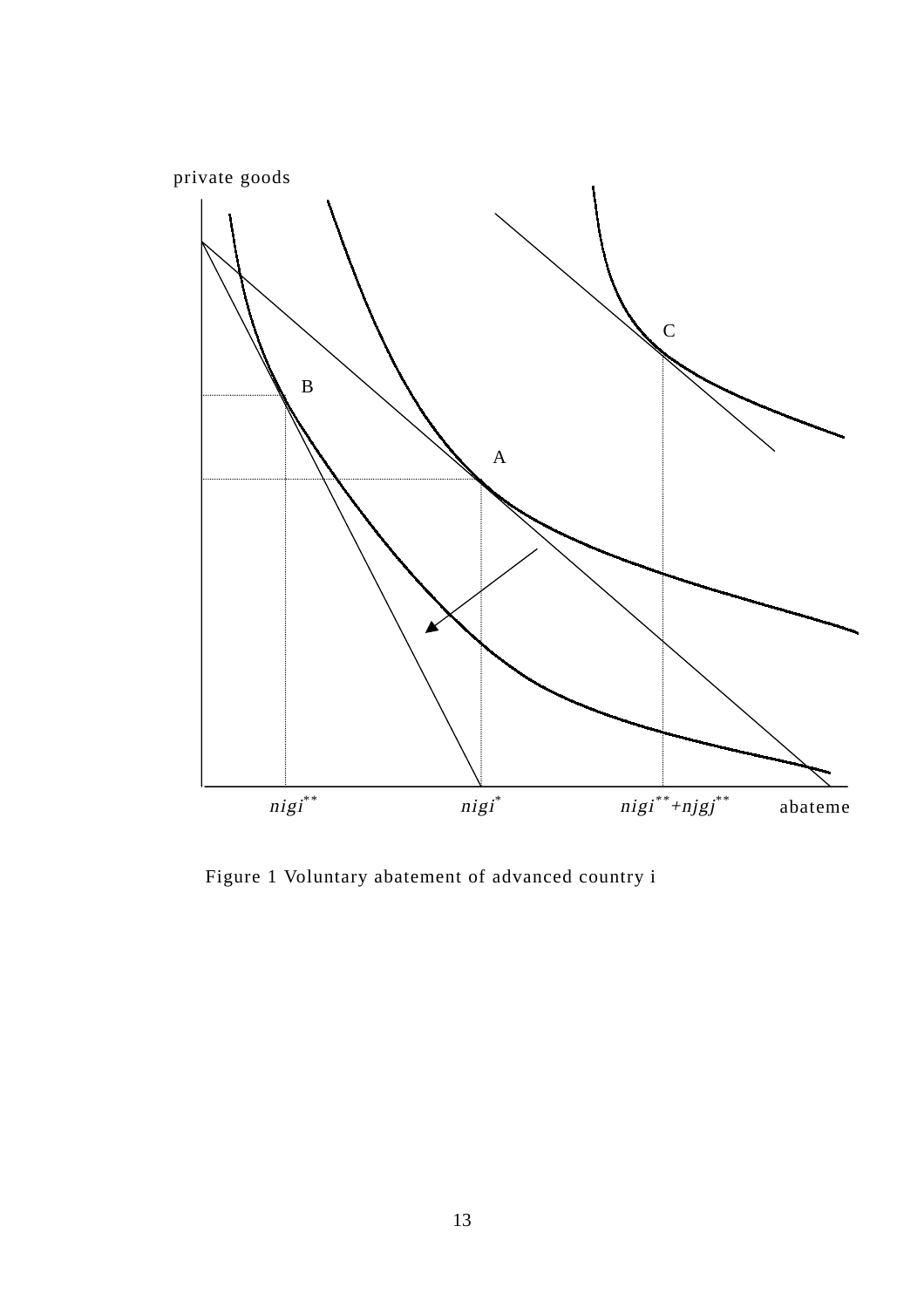

Figure 2 Voluntary abatement of developing country j